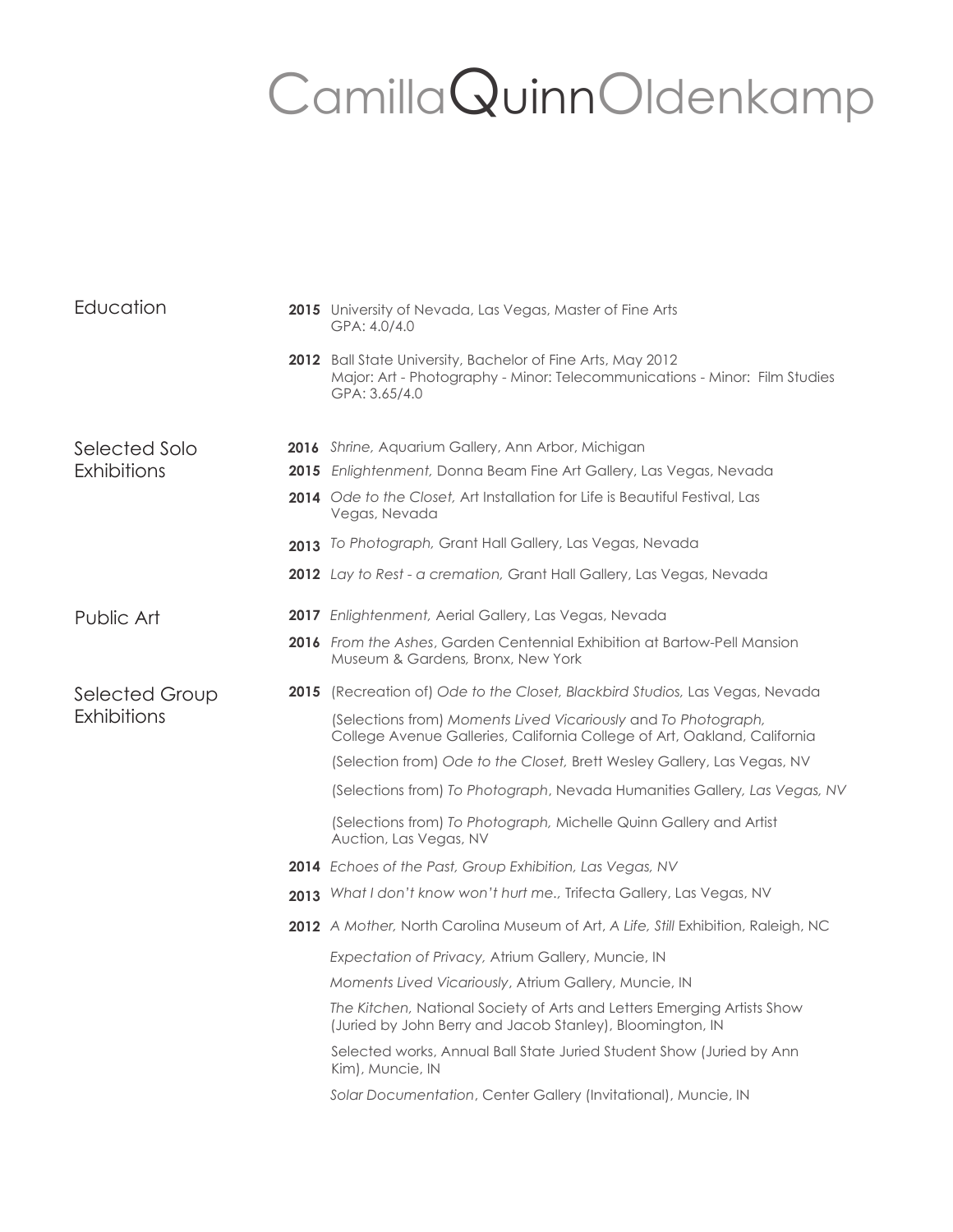|                            |         | 2011 Solar Documentation, 308 Gallery (Invitational), Muncie, IN                                                    |
|----------------------------|---------|---------------------------------------------------------------------------------------------------------------------|
|                            |         | Scenes, Spots of Time Juried Photography Exhibition (Juried by Mitch Eckert), The<br>930 Gallery, Louisville, KY    |
|                            |         | Selected works, Atrium Gallery, Annual Ball State Juried Student Show (Juried by<br>Jered Sprecher), Muncie, IN     |
|                            |         | Vanity, False Intimacy, and Lies, Celebration of Women in the Arts Art Show<br>(Invitational), Muncie, IN           |
| Selected<br>Collaborations |         | 2012- Postcard Collective, Quarterly Artist Postcard Exchange Collaboration,<br>2017 Worldwide                      |
|                            |         | 2016 Appropriation (or Appreciation), Art in Full Bloom, Collaboration with<br>Shu Guo, Las Vegas, Nevada           |
|                            |         | 2013 Ode to the Kitchen., 'Odyssey' Art Installation Collaboration for Life is<br>Beautiful Festival, Las Vegas, NV |
|                            |         | 2011 Hard drive in "Videophelia", Black Box Gallery, (Curated), Muncie, IN                                          |
| Publications/<br>Publicity |         | 2014 Published photos of public art installation "If the Game is the Art" in<br><b>Purple Fashion Magazine</b>      |
|                            | 2013    | Las Vegas Weekly publicity for To Photograph and What I Don't<br>Know Won't Hurt Me                                 |
|                            | 2011    | Sapling and Parent published in Broken Plate Magazine 2012                                                          |
|                            | 2010    | Rhyme and Reason published in Mary Joe Bole's Artist Book "Toilet<br>Worship Ed. 120"                               |
| Awards/Honors              | 2016    | Nevada Arts Council Jackpot Grant                                                                                   |
|                            |         | Nevada Arts Council Professional Development Grant                                                                  |
|                            | 2012-15 | University of Nevada, Las Vegas Graduate Assistantship                                                              |
|                            | 2015    | Graduate & Professional Student Association (GPSA) Grant to com-<br>plete Enlightenment.                            |
|                            |         | 2014 GPSA Grant to complete Questioning Religion.                                                                   |
|                            | 2013    | GPSA Grant to complete What I don't know won't hurt me.                                                             |
|                            | 2012    | GPSA Grant to help complete Lay to Rest - a cremation                                                               |
|                            |         | Allan Kahn Memorial Photography Award for The Kitchen                                                               |
| Permanent<br>Collections   |         | 2016 Donna Beam Fine Art Gallery, Las Vegas, Nevada                                                                 |
| <b>Artist Residencies</b>  |         | 2016 Gullkistan Center for Creativity, Laugarvatn, Iceland                                                          |
| <b>Artist Talks</b>        | 2016    | Artist Lecture, University of Nevada, Las Vegas                                                                     |
|                            |         | Artist Lecture, Ball State University, Muncie, Indiana                                                              |